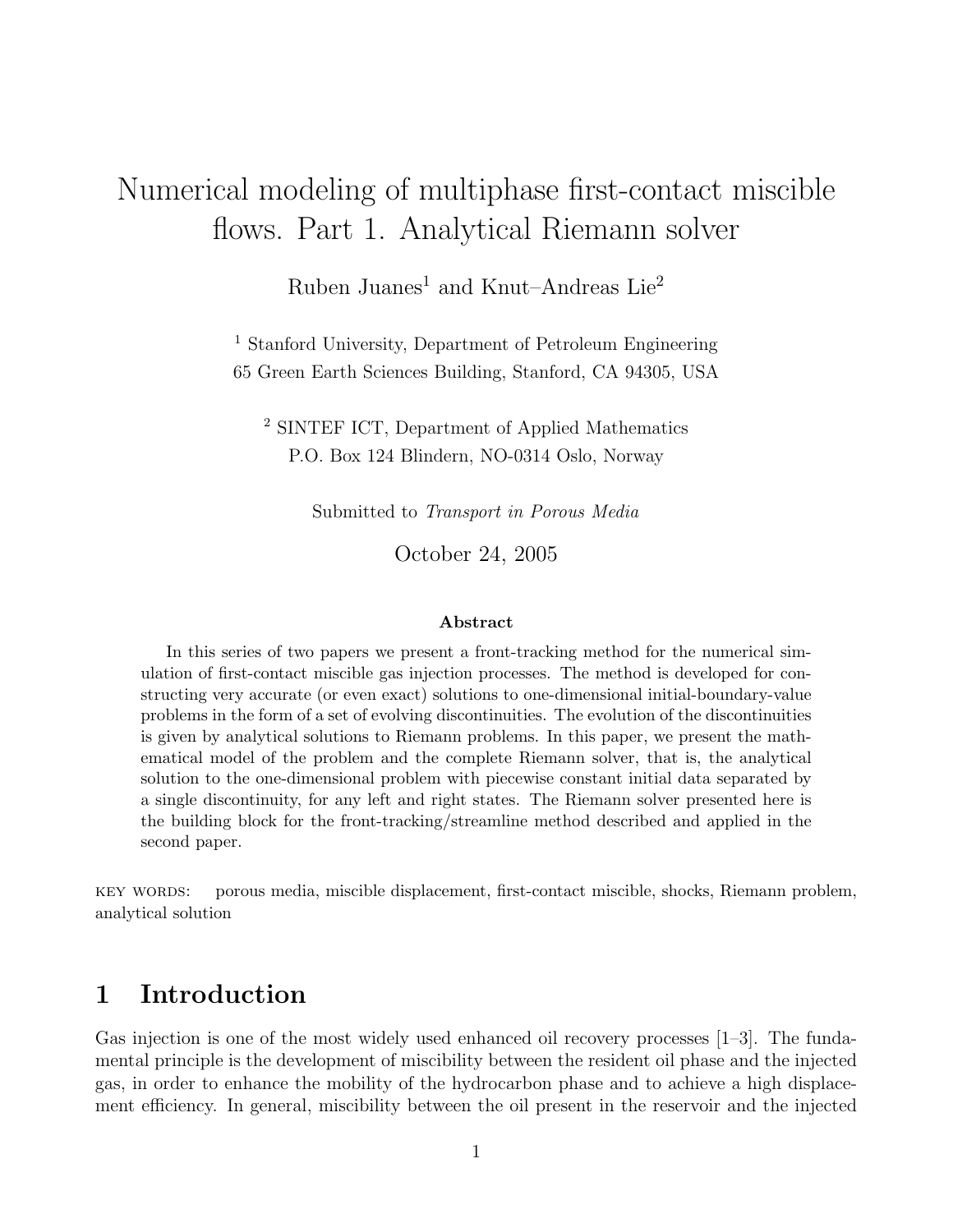gas leads to a complex set of interactions described by thermodynamical equilibrium of the system, in which components of the gas dissolve in the oil, and components of the oil transfer to the vapor [4–6].

In this series of two papers, we restrict our attention to simplified thermodynamical systems that can be approximated by first-contact miscible phase behavior. The underlying assumption is that the injection gas (solvent) and the resident oil mix in all proportions to form a single hydrocarbon phase. This scenario is optimal with respect to local displacement efficiency, and can be achieved in practice if the gas is injected at a pressure well above the minimum miscibility pressure [7; 8].

We present a computational framework for the efficient simulation of first-contact miscible processes in three-dimensional, heterogeneous reservoir models. The key ingredients of our approach are:

- 1. An analytical solution of the one-dimensional Riemann problem for a three-component, two-phase system under the assumption of first-contact miscibility of the hydrocarbon components, assuming that the effects of viscous fingering are negligible.
- 2. A front-tracking algorithm that makes use of the analytical Riemann solver as a building block for obtaining approximate solutions to general one-dimensional problems.
- 3. A streamline simulator that decouples the three-dimensional transport equations into a set of one-dimensional problems along streamlines.

In Part 1, we present the mathematical model of the problem and the complete set of analytical solutions to the Riemann problem. In Part 2, we describe the front-tracking algorithm and streamline simulation framework, along with representative numerical examples in one-, twoand three-dimensional problems.

The proposed framework was employed by the authors for the simulation of immiscible threephase flow [9; 10], and it is extended here to miscible gas injection problems. The applicability of the framework presented here is limited, however, by the assumption that the effects of viscous fingering are not accounted for. New analytical solutions to macroscopic models of viscous fingering for three-component, two-phase flows [11; 12] may eventually lead to the development of Riemann solvers that incorporate these effects.

The Riemann problem consists in solving a system of conservation laws in an infinite onedimensional domain, with piecewise constant initial data separated by a single discontinuity. The development of analytical solutions to the Riemann problem of multiphase, multicomponent flow has received considerable attention over the past two decades (see, e.g. [3] and the references therein). Riemann solutions have been constructed for two-phase and three-phase systems with complex phase behavior for particular initial and injection conditions. However, the development of complete Riemann solvers is a much more challenging task. A Riemann solver is a mathematical algorithm that provides the solution to the Riemann problem for any initial and injection states. A Riemann solver for polymer flooding was originally presented by Isaacson [13], and then extended by Johansen and Winther to account for adsorption in two-component [14] and multicomponent systems [15; 16]. The principle behind polymer flooding is the addition of a water-soluble polymer to the injected water to increase its viscosity and, consequently, the efficiency of a waterflood. We are interested in miscible flooding, where the injected solvent readily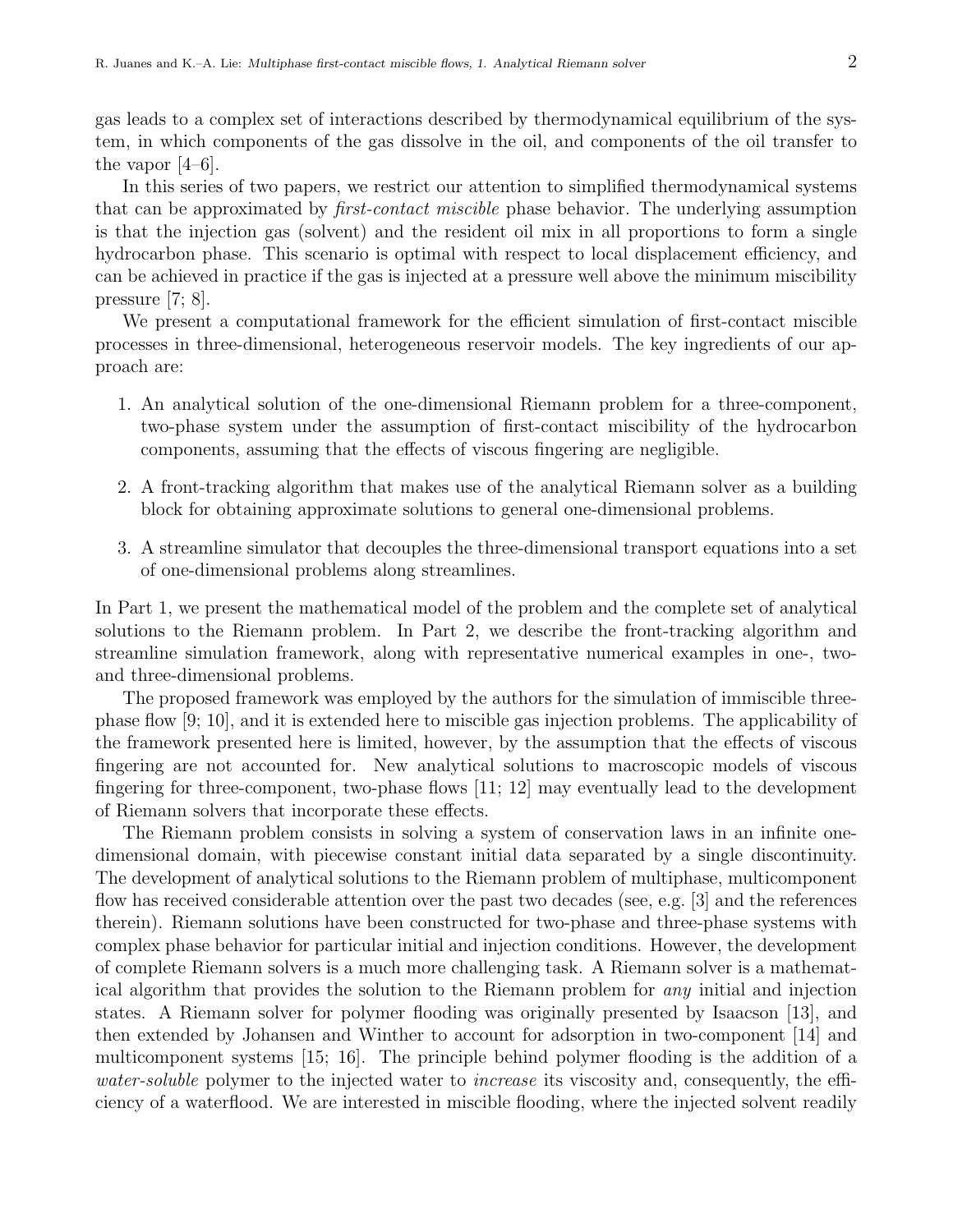mixes with the *oil* in place, and *reduces* the viscosity of the hydrocarbon phase. However, under a proper change of variables, the mathematical structure of the equations is virtually identical to that of polymer flooding. Therefore, we rely heavily on the developments of Isaacson [13] and Johansen and Winther [14] when formulating the complete Riemann solver for first-contact miscible flooding. We extend the formulation (slightly) by accounting for the presence of connate water and residual oil. We also pay special attention to the efficient implementation of the analytical solver, because typical applications require the evaluation of hundreds of millions of Riemann problems [9].

An outline of the paper is as follows. In Section 2 we present the mathematical model describing the first-contact miscible system, and introduce the conservation variables employed in characterizing the solution. We comment on the mathematical character of the system of equations, highlighting the fact that it is not strictly hyperbolic. In Section 3 we describe the different waves that may be present, and the complete solution to the Riemann problem. In Section 4 we gather the main conclusions and anticipate the use of the analytical Riemann solver in the front-tracking/streamline framework described in detail in Part 2.

# 2 Mathematical model

### 2.1 Governing equations

We derive briefly the governing equations for one-dimensional, two-phase, three-component flow in porous media. The three components are referred to as water  $(w)$ , oil  $(o)$  and solvent or gas  $(q)$ . In what follows, we shall assume that water is immiscible, and forms an aqueous phase  $(w)$ . We shall also assume that the two hydrocarbon components (oil and solvent) are fully miscible, and form a nonaqueous hydrocarbon phase (h).

The one-dimensional conservation equation for each of the components can be written as:

$$
\frac{\partial m_i}{\partial t} + \frac{\partial F_i}{\partial x} = 0, \qquad i = w, o, g,
$$
\n(1)

where  $m_i$  is the mass of component i per unit volume of porous medium, and  $F_i$  is the mass flux of that component. The mass densities are expressed in the following form:

$$
m_w = \rho_w \phi S_w,\tag{2}
$$

$$
m_o = \rho_h \phi S_h \chi_o,\tag{3}
$$

$$
m_g = \rho_h \phi S_h \chi_g,\tag{4}
$$

where  $\rho_{\alpha}$  ( $\alpha = w, h$ ) are the densities of each phase,  $\phi$  is the porosity,  $S_{\alpha}$  are the saturations (volume fractions of each phase), and  $\chi_i$  ( $j = 0, g$ ) are the mass fractions of oil and solvent in the hydrocarbon phase. Equations  $(2)$ – $(4)$  are subject to the following constraints:

$$
S_w + S_h \equiv 1,\tag{5}
$$

$$
\chi_o + \chi_g \equiv 1. \tag{6}
$$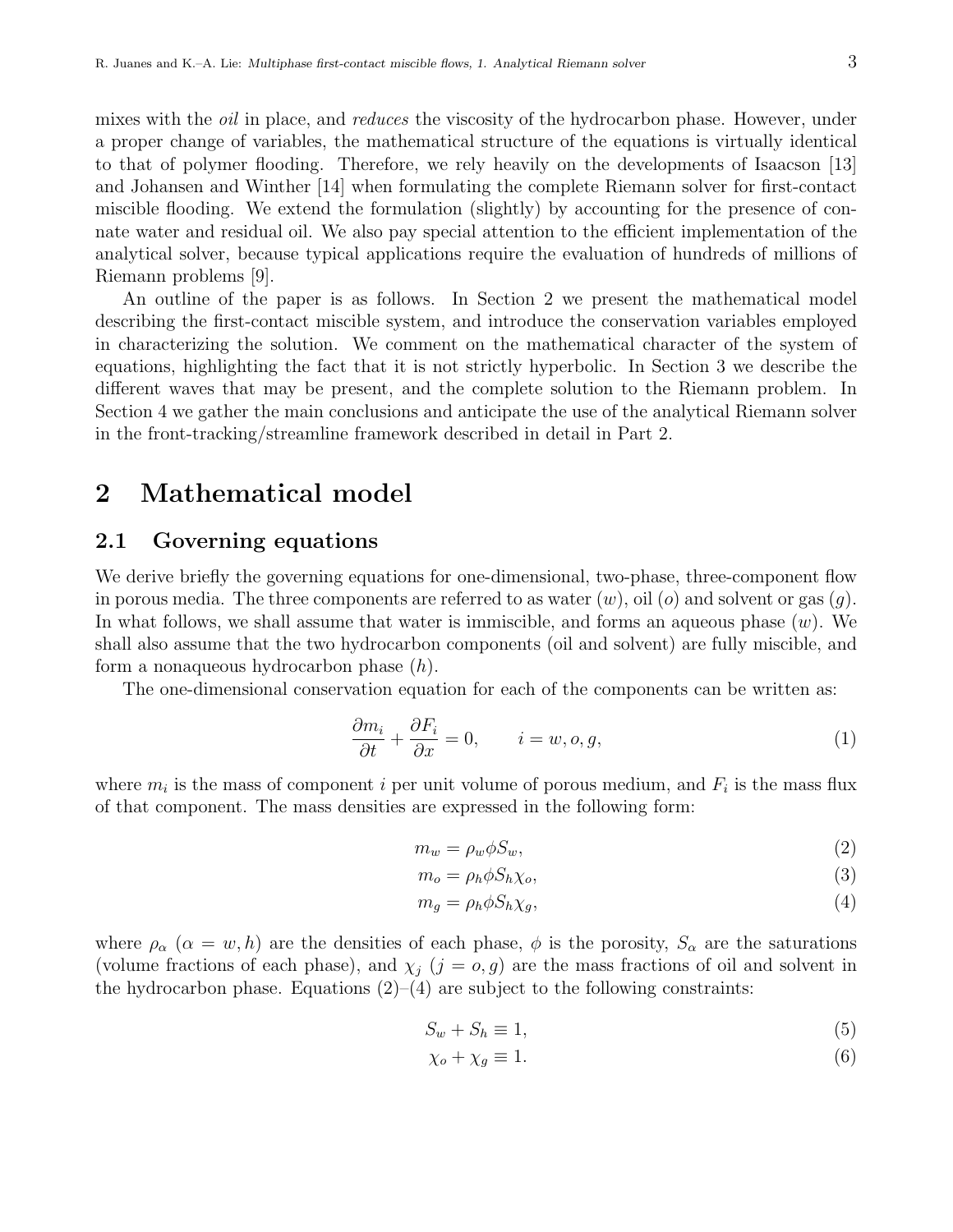The mass flux of each component, assuming that the macroscopic effects of viscous fingering are negligible, is given by:

$$
F_w = \rho_w \phi v_w,\tag{7}
$$

$$
F_o = \chi_o \rho_h \phi v_h,\tag{8}
$$

$$
F_g = \chi_g \rho_h \phi v_h,\tag{9}
$$

where  $v_{\alpha}$  are the average velocities of each phase. A constitutive model for the phase velocities is given by the multiphase extension of Darcy's law. Neglecting the effect of gravity and capillary forces, they take the form:

$$
v_w = -\frac{k}{\phi} \frac{k_{rw}}{\mu_w} \nabla p,\tag{10}
$$

$$
v_h = -\frac{k}{\phi} \frac{k_{rh}}{\mu_h} \nabla p,\tag{11}
$$

where k is the absolute permeability of the medium, p is the pressure, and  $k_{r\alpha}$  and  $\mu_{\alpha}$  are the relative permeability and dynamic viscosity of the  $\alpha$ -phase, respectively. For the purpose of this paper, we shall assume that relative permeabilities are functions of the phase saturation only.

Using Equations  $(2)$ – $(9)$  in Equation  $(1)$ , and assuming incompressible fluids which do not experience volume change in mixing ( $\rho_{\alpha} = \text{const}$ ) and rigid medium ( $\phi = \text{const}$ ), the mass conservation equations for all three components are written as:

$$
\frac{\partial S_w}{\partial t} + \frac{\partial v_w}{\partial x} = 0,\tag{12}
$$

$$
\frac{\partial((1-S_w)(1-\chi_g))}{\partial t} + \frac{\partial((1-\chi_g)v_h)}{\partial x} = 0,\tag{13}
$$

$$
\frac{\partial((1 - S_w)\chi_g)}{\partial t} + \frac{\partial(\chi_g v_h)}{\partial x} = 0.
$$
\n(14)

Summing Equations  $(12)$ – $(14)$ , we obtain the *pressure equation*:

$$
\frac{\partial v_T}{\partial x} = 0,\t\t(15)
$$

where  $v_T := v_w + v_h$  is the total velocity. The pressure equation is an elliptic equation, which dictates that the total velocity is at most a function of time. We introduce the fractional flow functions:

$$
f_w := \frac{\lambda_w}{\lambda_T},\tag{16}
$$

$$
f_h := \frac{\lambda_h}{\lambda_T},\tag{17}
$$

where  $\lambda_{\alpha} = k_{r\alpha}/\mu_{\alpha}$  is the relative mobility of the  $\alpha$ -phase, and  $\lambda_T := \lambda_w + \lambda_h$  is the total mobility. With these definitions, a set of two independent conservation equations is:

$$
\frac{\partial S_w}{\partial t} + v_T \frac{\partial f_w}{\partial x} = 0,\tag{18}
$$

$$
\frac{\partial((1 - S_w)\chi_g)}{\partial t} + v_T \frac{\partial((1 - f_w)\chi_g)}{\partial x} = 0.
$$
\n(19)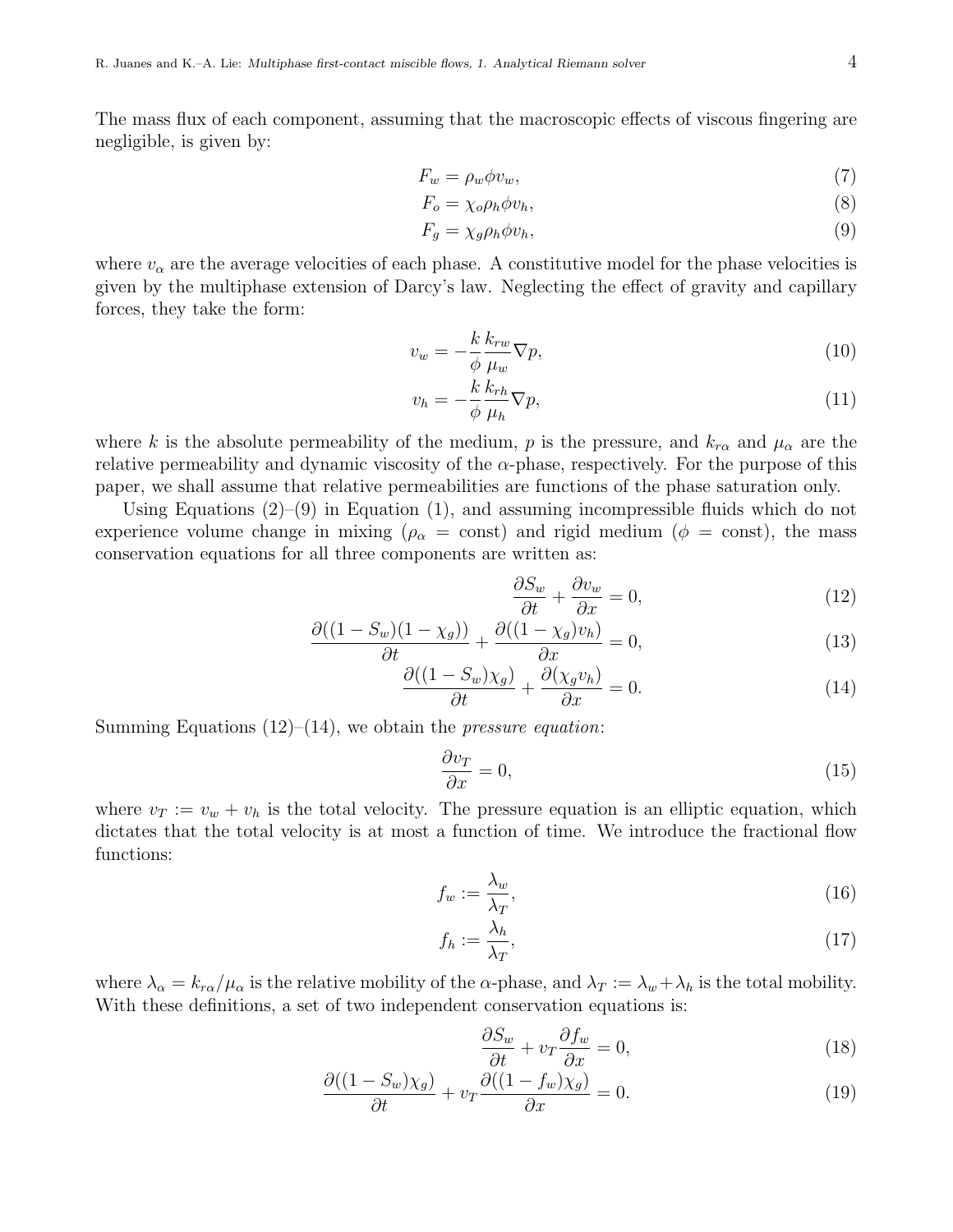

Figure 1. Typical dependence of the hydrocarbon viscosity on the solvent mass fraction.

It proves useful to express the governing equations above in terms of the following conservation variables:

$$
S \equiv S_w : \quad \text{water saturation}, \tag{20}
$$

$$
C \equiv (1 - S_w)\chi_g \qquad \text{solvent concentration.} \tag{21}
$$

In what follows, we drop the subscript from the solvent mass fraction,  $\chi \equiv \chi_g$ . After proper re-scaling of the time variable to eliminate the total velocity and letting  $f$  denote the water fractional flow function, the final form of the conservation equations is:

$$
\frac{\partial S}{\partial t} + \frac{\partial f}{\partial x} = 0,\tag{22}
$$

$$
\frac{\partial C}{\partial t} + \frac{\partial}{\partial x} \left( \frac{1 - f}{1 - S} C \right) = 0.
$$
\n(23)

To close the mathematical model, we must provide constitutive relations for the hydrocarbon viscosity and the relative permeabilities. The viscosity of the hydrocarbon phase depends on the viscosities of the oil and gas components  $\mu_o$  and  $\mu_q$  (taken as constants) and the gas mass fraction  $\chi$  in the hydrocarbon phase. Since the gas viscosity is lower (usually much lower) than the oil viscosity, the hydrocarbon viscosity is a decreasing function of the gas mass fraction (see Figure 1).

We assume that the hydrocarbon relative permeability does not depend on the amount of solvent. In particular, this means that the residual hydrocarbon saturation is invariant. Thus, relative permeabilities of the aqueous and hydrocarbon phases are functions of the water saturation only. Typical behavior of these functions is shown in Figure 2, where we account for the presence of connate water and residual oil. As a result, the fractional flow is a function of both water saturation and solvent concentration:

$$
f = \frac{\frac{k_{rw}(S)}{\mu_w}}{\frac{k_{rw}(S)}{\mu_w} + \frac{k_{rh}(S)}{\mu_h(\chi)}} = f(S, C).
$$
\n(24)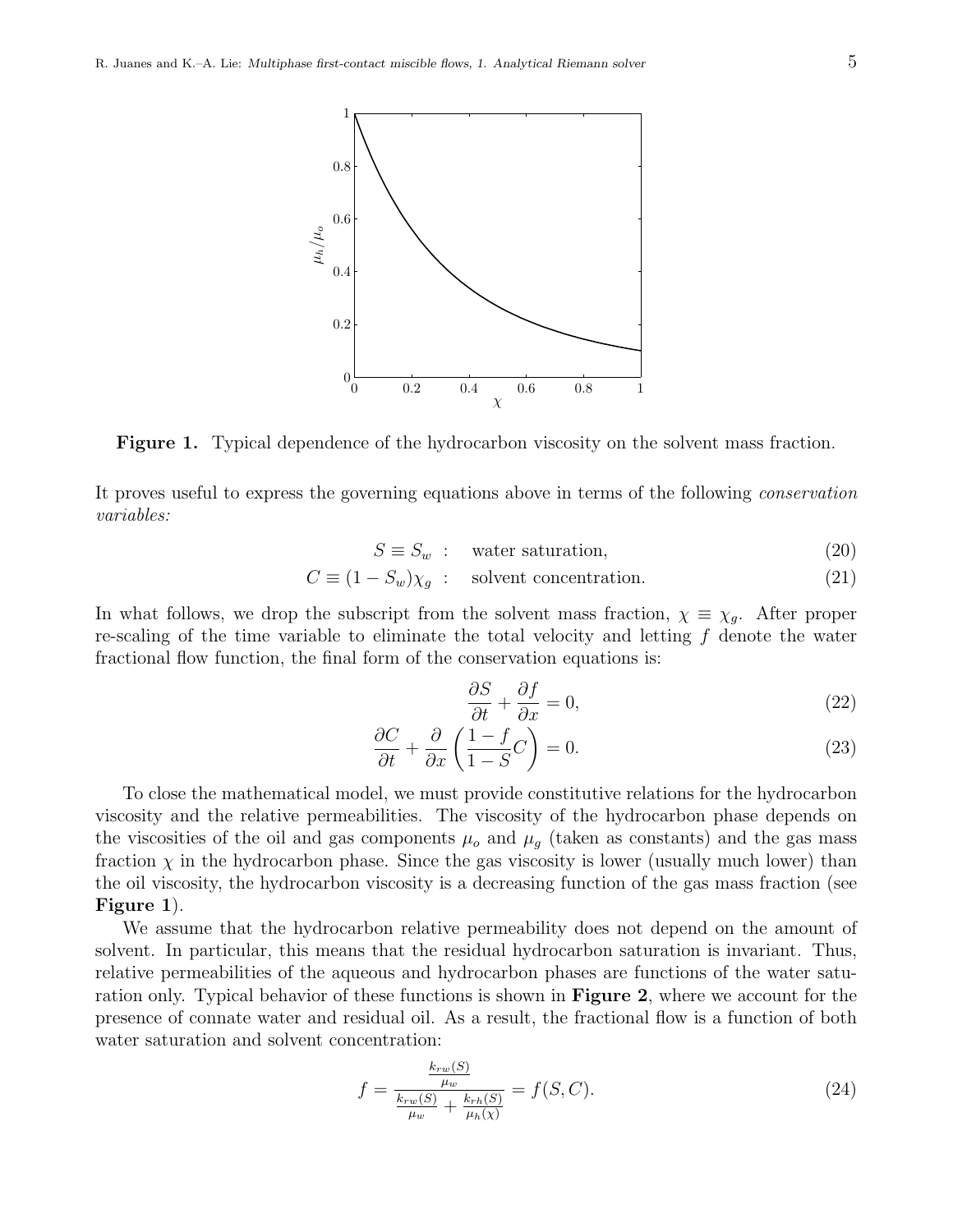

Figure 2. Top: relative permeabilities of the water and hydrocarbon phases. Bottom: dependence of the fractional flow function on the solvent mass fraction.

Since the hydrocarbon viscosity decreases with the solvent fraction, the overall mobility of the hydrocarbon phase is enhanced, resulting in lower values of the water fractional flow. The dependence of the fractional flow function on the solvent mass fraction is illustrated in **Figure 2**.

### 2.2 Mathematical character of the equations

We express the system of conservation laws  $(22)-(23)$  in vector form:

$$
\partial_t \begin{bmatrix} S \\ C \end{bmatrix} + \partial_x \begin{bmatrix} f \\ \frac{1-f}{1-S}C \end{bmatrix} = \begin{bmatrix} 0 \\ 0 \end{bmatrix}.
$$
 (25)

The solution vector  $(S, C)$  is restricted to lie on the unit triangle:

$$
\mathcal{U} \equiv \{(S, C) : S \ge 0, \ C \ge 0, \ S + C \le 1\}.
$$
 (26)

For smooth solutions, the system (25) can be written as

$$
\partial_t \begin{bmatrix} S \\ C \end{bmatrix} + A(S, C) \partial_x \begin{bmatrix} S \\ C \end{bmatrix} = \begin{bmatrix} 0 \\ 0 \end{bmatrix}, \tag{27}
$$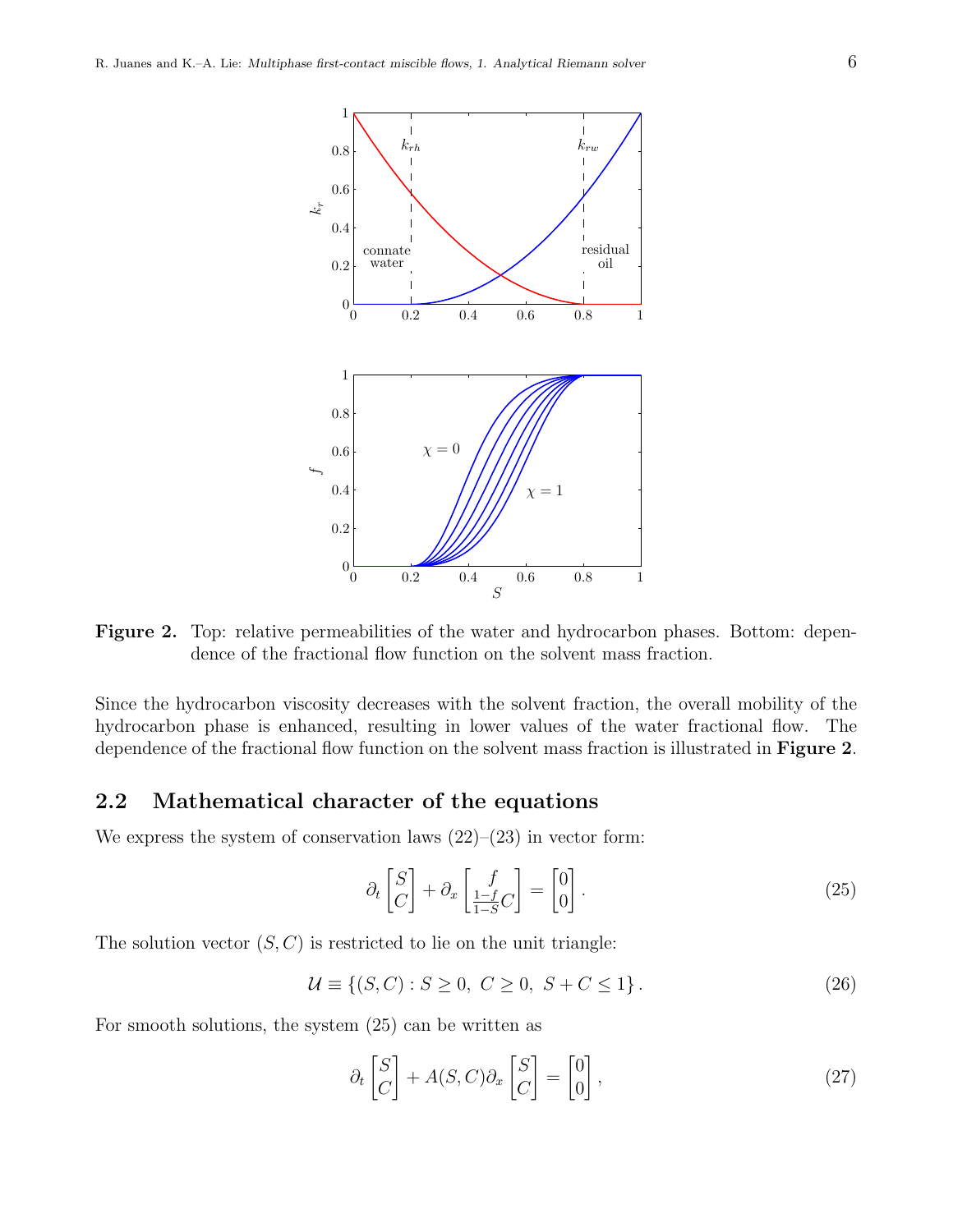where A is the Jacobian matrix of the system:

$$
A(S, C) := \begin{bmatrix} \frac{\partial f}{\partial S} \\ \left(\frac{1-f}{1-S} - \frac{\partial f}{\partial S}\right) \frac{C}{1-S} & \frac{1-f}{1-S} - \frac{\partial f}{\partial C} \frac{C}{1-S} \end{bmatrix}.
$$
 (28)

The local character of the system is determined by the eigenvalues and eigenvectors of the Jacobian matrix [17]. The eigenvalues are given by:

$$
\nu_s = \nu_s(S, C) = \frac{\partial f}{\partial S} - \frac{\partial f}{\partial C} \frac{C}{1 - S},
$$
  

$$
\nu_c = \nu_c(S, C) = \frac{1 - f}{1 - S},
$$
 (29)

and the corresponding eigenvectors are:

$$
r_s = \begin{bmatrix} 1 \\ -\frac{C}{1-S} \end{bmatrix},
$$
  
\n
$$
r_c = \begin{bmatrix} \frac{\partial f}{\partial C} \\ \frac{1-f}{1-S} - \frac{\partial f}{\partial S} \end{bmatrix}.
$$
\n(30)

The eigenvalues  $\nu_s$  and  $\nu_c$  are the characteristic speeds of propagation of waves of the S- and Cfamily, respectively. The system is hyperbolic if the eigenvalues are real, and strictly hyperbolic if the eigenvalues are real and distinct. In the latter case, the matrix is diagonalizable and there exist two real and linearly independent eigenvectors. If the two eigenvalues are complex conjugates, the system is said to be elliptic.

It is easy to show that the system (25) is hyperbolic, but not everywhere strictly hyperbolic. Loss of strict hyperbolicity occurs in two regions of the composition triangle. First, in the region of residual oil, both eigenvalues are identically equal to zero. The Jacobian matrix is the zero matrix, and every direction is characteristic. Second, there is a curve in phase space at which the eigenvalues coincide,  $\nu_s = \nu_c$ . This curve divides the unit triangle U into two regions:

$$
\mathcal{L} \equiv \{ (S, C) : \nu_s < \nu_c \},
$$
\n
$$
\mathcal{R} \equiv \{ (S, C) : \nu_s > \nu_c \} \,. \tag{31}
$$

We denote this curve as the *transition curve*  $\mathcal T$  because the two families of eigenvalues change order as  $\mathcal T$  is crossed. Since the fractional flow function is monotonic with respect to the solvent mass fraction  $\chi$ , the transition curve intersects each line  $\chi$  = const at exactly one point.

For the first-contact miscible model considered in this paper, the Jacobian matrix is not diagonalizable on  $\mathcal T$ , that is,  $A$  has only one independent eigenvector:

$$
r_s\big|_{\mathcal{T}} = r_c\big|_{\mathcal{T}} = \left[\begin{array}{c} 1\\ -\frac{C}{1-S} \end{array}\right].\tag{32}
$$

The system is said to have a parabolic degeneracy on  $\mathcal T$ . This behavior is qualitatively very different from that of a model that assumes constant hydrocarbon viscosity. In such model, because the fractional flow f is a function of S only, the system is a multiple of the identity along the transition curve, and every direction is characteristic.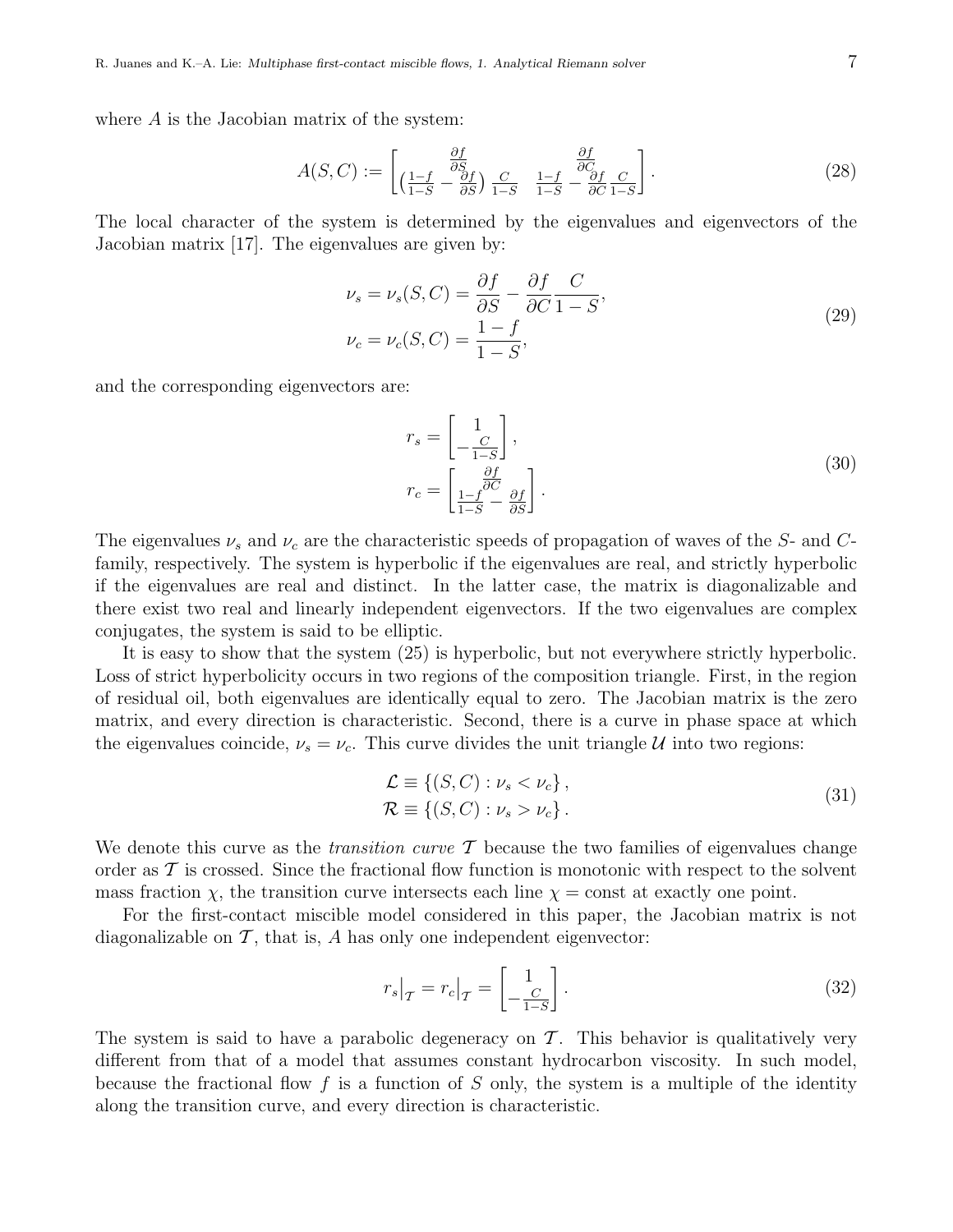1

0.6

0.8



 $\mathcal T$ 

**Figure 3.** Transition curve  $\mathcal{T}(\nu_s = \nu_c)$  and the regions  $\mathcal{L}(\nu_s < \nu_c)$  and  $\mathcal{R}(\nu_s > \nu_c)$  on the ternary diagram.

# 3 The Riemann problem

The Riemann problem consists in finding the weak solution to the system of hyperbolic conservation laws:

$$
\partial_t u + \partial_x F = 0, \quad -\infty < x < \infty, \quad t > 0,\tag{33}
$$

with the following initial conditions:

$$
u(x,0) = \begin{cases} u_l & \text{if } x < 0, \\ u_r & \text{if } x \ge 0. \end{cases}
$$
 (34)

The state  $u_l = (S_l, C_l)$  is the 'left' or 'injected' state, and  $u_r = (S_r, C_r)$  is the 'right' or 'initial' state. The system of equations (33) and the initial condition (34) are invariant under uniform stretching of coordinates  $(x, t) \mapsto (cx, ct)$ . The solution must consist of centered waves emanating from the origin  $(x, t) = (0, 0)$ . Therefore, we seek a self-similar solution

$$
u(x,t) = U(\zeta),\tag{35}
$$

where the similarity variable is  $\zeta = x/t$ .

## 3.1 Wave types

In this section we describe the types of centered waves that arise in the solution of the Riemann problem of miscible three-component flow.

#### 3.1.1 Integral curves and Hugoniot locus

If the solution  $U(\zeta)$  is smooth, it must satisfy

$$
A(U)U' = \zeta U',\tag{36}
$$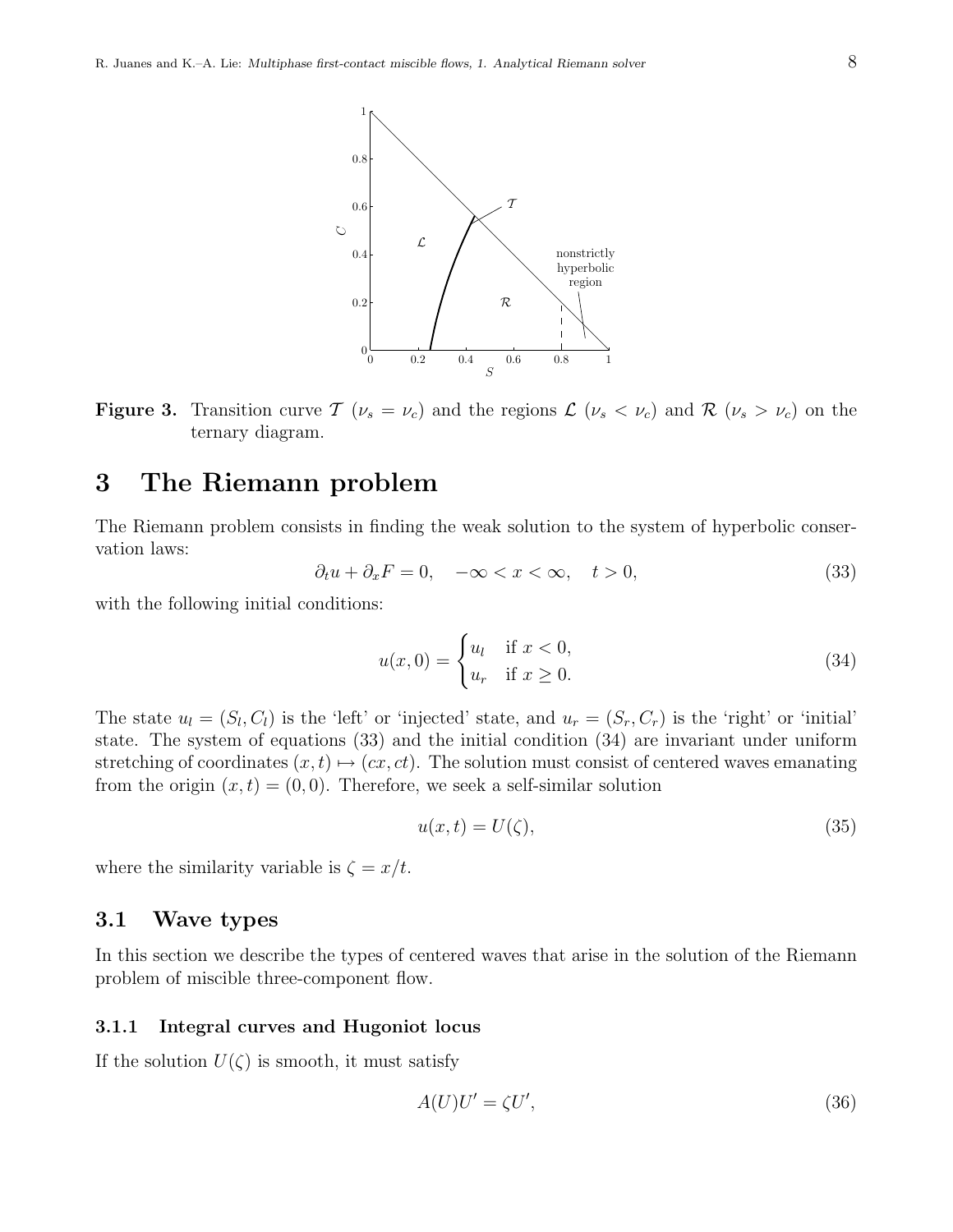

Figure 4. Integral curves of the S-family (solid line) and C-family (dashed line) on the ternary diagram. Also shown are the inflection locus of the S-family and the transition curve.

that is,  $\zeta$  is an eigenvalue and U' is the corresponding eigenvector. Therefore, smooth waves (rarefactions) must lie on an integral curve of the right eigenvectors. States U along an integral curve are defined by the differential equation

$$
\frac{\mathrm{d}U}{\mathrm{d}\tau} = r_i(U(\tau)), \quad i = s, c. \tag{37}
$$

Performing the integration analytically, the two families of integral curves are given by the equations:

S-family: 
$$
\frac{C}{1-S} = \text{const},
$$
  
C-family:  $\nu_c = \text{const}.$  (38)

The derivation of the equation for the S-family curves is obvious from the expression of the corresponding eigenvector  $r<sub>s</sub>$  in Equation (30). The equation for the C-family can be obtained by noting that  $\nabla \nu_c \cdot r_c \equiv 0$ , that is the vector  $\nabla \nu_c$  in phase space is everywhere perpendicular to the eigenvector  $r_c$ . Therefore, curves of the form  $\nu_c = \text{const}$  must be integral curves of  $r_c$ . In the context of compositional displacements, integral curves of the S-family are known as tie-line paths, and curves of the C-family are termed nontie-line paths [3]. The integral curves of the system of interest are shown in Figure 4.

Discontinuous solutions must satisfy an integral version of the mass conservation equations, known as the Rankine–Hugoniot conditions. The set of states  $u$  that can be joined to a reference state  $u_r$  by a discontinuity satisfy:

$$
F(u) - F(u_r) = \sigma (u - u_r), \qquad (39)
$$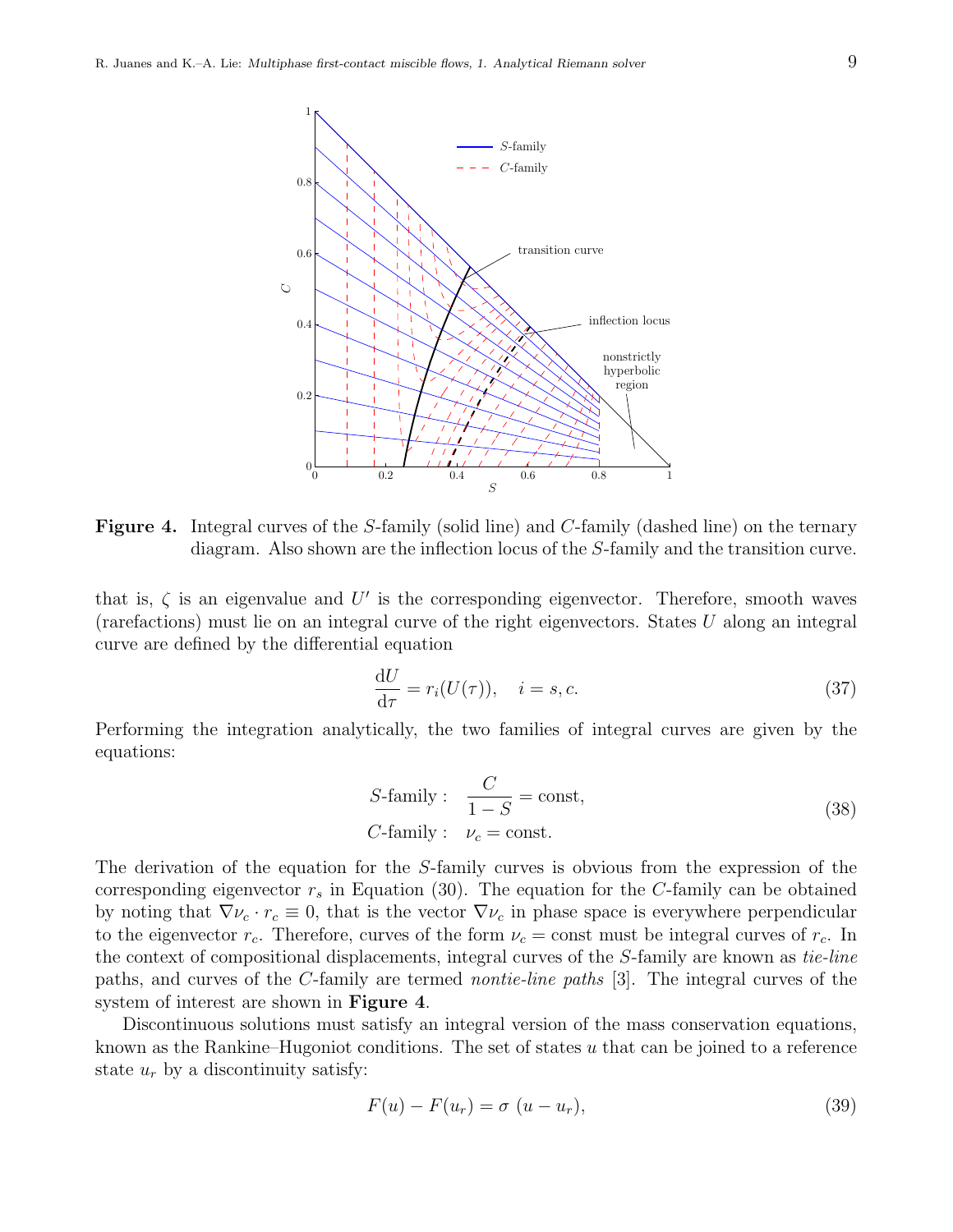where  $\sigma$  is the speed of propagation of the discontinuity. For the flux vector F of the first-contact miscible problem, Equation (39) admits two families of solutions, which define the Hugoniot locus of the S- and C-family. In general, integral curves and Hugoniot loci do not coincide, but they have second order tangency (same slope and curvature) at any given state, so they are locally very similar.

The integral curves of the miscible system have the following special features: (1) integral curves of the S-family are straight lines, which means that they have zero curvature; (2) the eigenvalue  $\nu_c$  is constant along integral curves of the C-family, which means that these curves correspond to contact discontinuities. The immediate consequence of these properties is that, for the solvent system, Hugoniot loci and integral curves *coincide*.

#### 3.1.2 Waves of the S-family (Tie-line waves)

Waves of the S-family are solutions of the classical Buckley–Leverett equation. The wave curves are straight lines on composition space, corresponding to lines of constant solvent mass fraction

$$
\chi = \text{const.} \tag{40}
$$

The characteristic velocity  $\nu_s$  is not constant along integral curves of the S-family. Let us define

$$
V_s(u) := \nabla \nu_s(u) \cdot r_s(u). \tag{41}
$$

Since the convexity function  $V_s$  changes sign, the S-field is a nongenuinely nonlinear field in the sense of Lax [18]. The *inflection locus* is the set of states where  $V_s = 0$ , which separates regions of different convexity (see Figure 4). In our model, the fractional flow function is Sshaped, so the inflection locus intersects each tie-line at exactly one point, which corresponds to a maximum of the eigenvalue  $\nu_s$ . It can be shown that, under these conditions, a S-wave can only be of three types: rarefaction, shock, and rarefaction-shock [19]. The admissibility of a S-wave is based on the e-Lax entropy condition (convex-hull construction) [20; 21]. A robust and efficient algorithm for the determination of the wave structure in the Buckley–Leverett problem is presented elsewhere [22].

#### 3.1.3 Waves of the C-family (Nontie-line waves)

The characteristic speed  $\nu_c$  is constant along wave curves of the C-family. The C-field is a linearly degenerate field in the sense of Lax [18], and the waves of this family are contact discontinuities. The immediate computational benefit of this property is that evaluation of nontie-line paths does not require numerical integration of an ordinary differential equation: the C-waves are completely determined by the algebraic relation

$$
\nu_c = \text{const.}\tag{42}
$$

Application of the e-Lax entropy condition [21] precludes the possibility that a C-wave joins constant states on opposite sides of the transition curve [13].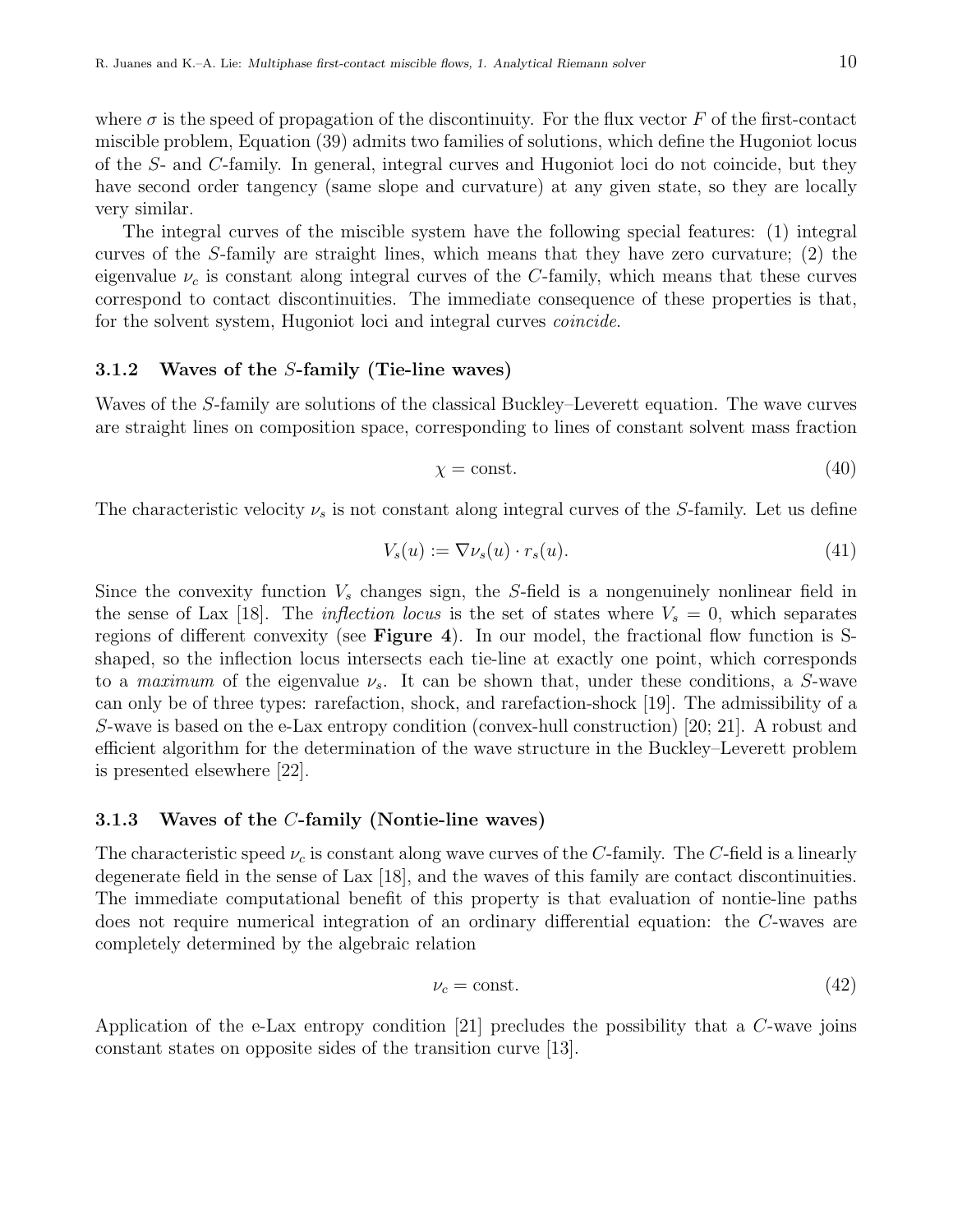### 3.2 Admissible wave sequences

In general, the solution to the Riemann problem consists of a sequence of the centered waves described in the previous section. Before describing the complete solution, we give the admissible sequences of waves that may be present.

3.2.1 The case 
$$
u_l \xrightarrow{\mathcal{C}} u_m \xrightarrow{\mathcal{S}} u_r
$$

Adapting the analysis of Isaacson [13] to our model problem, it can be shown that the sequence of waves  $u_l \stackrel{C}{\longrightarrow} u_m \stackrel{S}{\longrightarrow} u_r$ , that is, the combination of a slower C-wave with a faster S-wave, is admissible only in the following three cases:

- (a) If  $u_m \in \mathcal{T}$  and  $u_r \in \mathcal{R}$ .
- (b) If  $u_m \in \mathcal{R}$  and  $u_r \in \mathcal{R}$ .
- (c) If  $u_m \in \mathcal{R}$  and  $u_r \in \mathcal{L}$  such that  $\nu_c(u_r) \geq \nu_c(u_m)$ .

Examples of each of these wave sequences are given in Figure 5. The top row of figures show admissible sequences of wave curves in composition space. The bottom row of figures show the fractional flow curve corresponding to the tie-line passing through the intermediate state  $u_m$ . In all three cases, the characteristic speed of the C-wave (slope of the dashed line) is less than the characteristic speed of the S-wave (slope of the solid line), indicating admissibility of the wave sequence. In Case (a),  $u_m$  is not a true intermediate constant state, as the speed of both waves are equal at that point. Therefore, the sequence  $\mathcal{CS}$  is in fact a single, coherent wave group.

3.2.2 The case 
$$
u_l \xrightarrow{S} u_m \xrightarrow{c} u_r
$$

Similarly, it can be shown that the sequence of waves  $u_l \stackrel{S}{\longrightarrow} u_m \stackrel{C}{\longrightarrow} u_r$ , that is, the combination of a slower S-wave with a faster C-wave, is admissible only in the following three cases:

- (a) If  $u_m \in \mathcal{T}$  and  $u_l \in \mathcal{L}$ .
- (b) If  $u_m \in \mathcal{L}$  and  $u_l \in \mathcal{L}$ .
- (c) If  $u_m \in \mathcal{L}$  and  $u_l \in \mathcal{R}$  such that  $\nu_c(u_l) \geq \nu_c(u_m)$ .

In Figure 6 we show examples of each of these wave pairs, illustrating the sequence of wave curves on the composition diagram and the fractional flow curve of the tie-line passing through  $u_m$ . Once again, Case (a) corresponds to a single, coherent wave group, in which the C-wave and the S-wave join with equal speeds, and the state  $u_m$  in not an intermediate constant state.

## 3.3 Solution of the Riemann problem

The global solution of the Riemann problem is obtained by joining waves that form a compatible sequence. Motivated by the admissible wave structure of Cases 1 and 2 above, and following Isaacson [13], we define several regions in the composition diagram that will allow a straightforward characterization of the wave structure of the solution.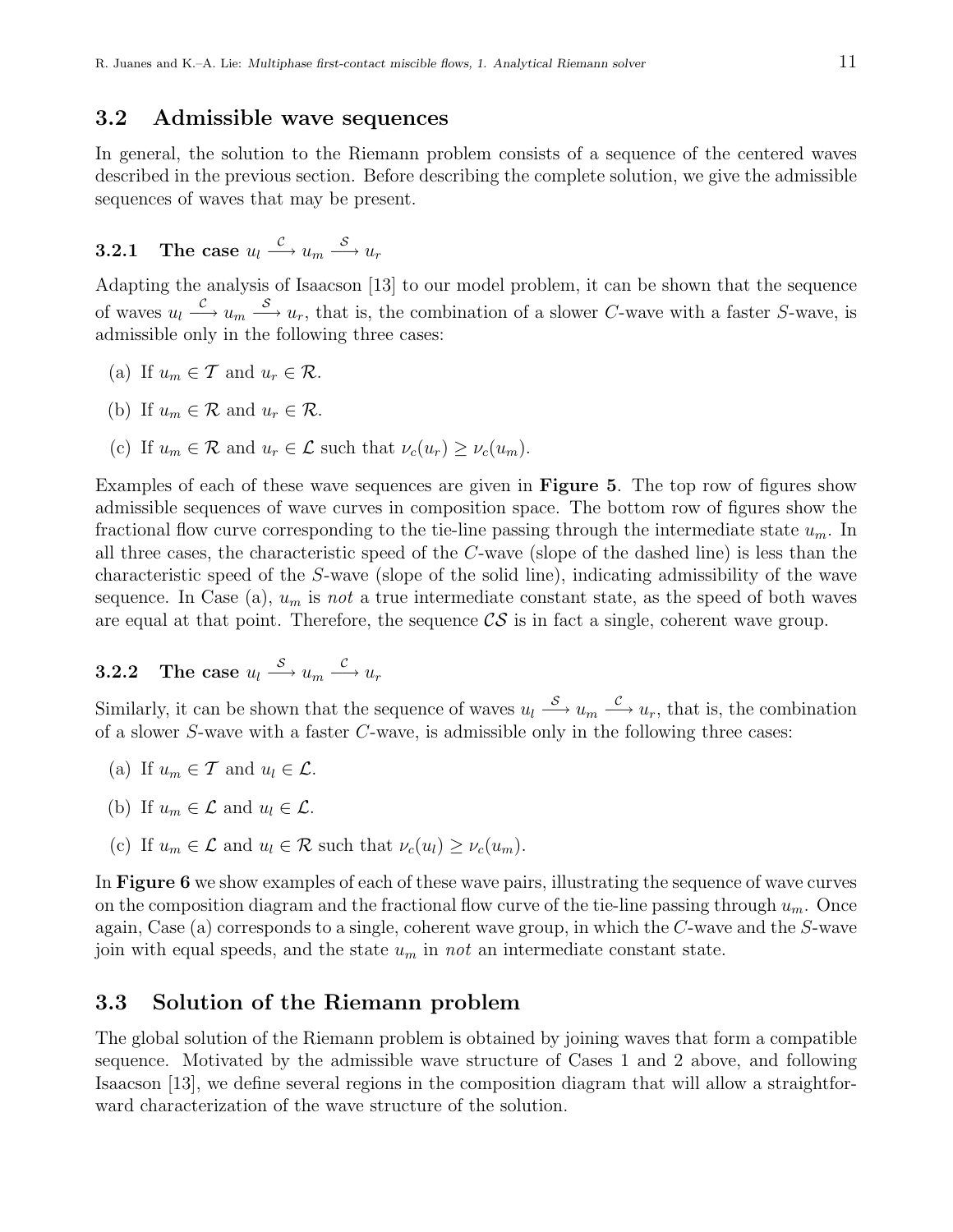

**Figure 5.** All three types of compatible wave sequences of type  $u_l \stackrel{\mathcal{C}}{\longrightarrow} u_m \stackrel{\mathcal{S}}{\longrightarrow} u_r$ .

- The case  $u_l \in \mathcal{L}$  (Figure 7(a)): One must first identify the tie-line  $\chi = \chi(u_l)$  associated with the left state, and the intersection  $u_t$  of this tie-line and the transition curve  $\mathcal{T}$ . Then, we define the following three nonoverlapping regions that cover the entire ternary diagram  $\mathcal{U}$ :
	- 1. Region  $\mathcal{L}_1$ : It contains the set of states u satisfying  $\nu_s(u) < \nu_c(u)$  and  $\nu_c(u) < \nu_c(u_t)$ . Therefore, it is bounded from the right by the transition curve  $\mathcal T$  and the left branch of the nontie-line passing through the intersection point  $u_t$ .
	- 2. Region  $\mathcal{L}_2$ : It contains the set of states u satisfying that  $\nu_s(u) > \nu_c(u_t)$  and  $\chi(u) >$  $\chi(u_t)$ . It is bounded from the left by the left branch of the nontie-line passing through  $u_t$  and from below by the tie-line passing through  $u_t$ .
	- 3. Region  $\mathcal{L}_3$ : It contains the set of states u satisfying that  $\nu_s(u) > \nu_c(u)$  and  $\chi(u)$  $\chi(u_t)$ . It is bounded from the left by the transition curve T and from above by the tie-line passing through  $u_t$ .
- The case  $u_l \in \mathcal{R}$  (Figure 7(b)): We first find the nontie-line  $\nu_c = \nu_c(u_l)$  associated with the left state, and the intersection  $u_t$  of this nontie-line and the transition curve T. It is important to note that this intersection point may be outside the ternary diagram. In that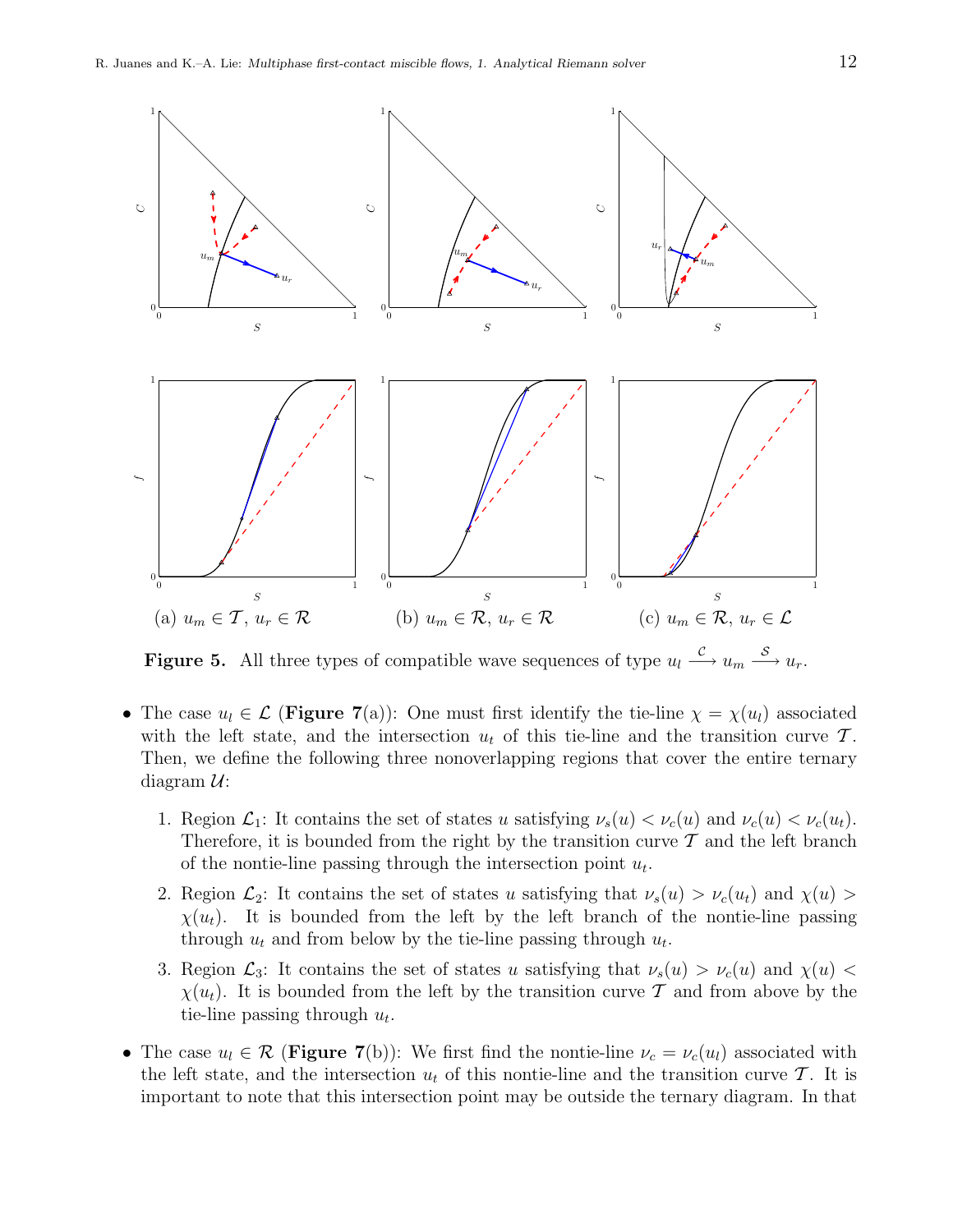

**Figure 6.** All three types of compatible wave sequences of type  $u_l \stackrel{S}{\longrightarrow} u_m \stackrel{C}{\longrightarrow} u_r$ .

case, some of the regions defined below will be empty:

- 1. Region  $\mathcal{R}_1$ : It contains the set of states u satisfying that  $\nu_s(u) < \nu_c(u)$  and  $\nu_c(u) <$  $\nu_c(u_t)$ . If the intersection point  $u_t$  is inside the ternary diagram, this region is bounded from the right by the transition curve  $\mathcal T$  and the left branch of the nontie-line passing through the intersection point  $u_t$ . Otherwise, it is bounded from the right entirely by the left branch of the nontie-line, and it is empty if  $\nu_c(u_l) < 1$ .
- 2. Region  $\mathcal{R}_2$ : It contains the set of states u satisfying that  $\nu_s(u) > \nu_c(u_t)$  and  $\chi(u) >$  $\chi(u_t)$ . If the intersection point  $u_t$  is inside the ternary diagram, this region is bounded from the left by the left branch of the nontie-line passing through  $u_t$  and from below by the tie-line passing through  $u_t$ . If  $u_t$  is outside the composition triangle, this region is only bounded from the left by the left branch of the nontie-line  $\nu_c = \nu_c(u_l)$ . If  $\nu_c(u_l)$  < 1, this region covers the entire triangle.
- 3. Region  $\mathcal{R}_3$ : It contains the set of states u satisfying that  $\nu_s(u) > \nu_c(u)$  and  $\chi(u)$  $\chi(u_t)$ . If the intersection point  $u_t$  is inside the ternary diagram, this region is bounded from the left by the transition curve  $\mathcal T$  and from above by the tie-line passing through  $u_t$ ; otherwise it is empty.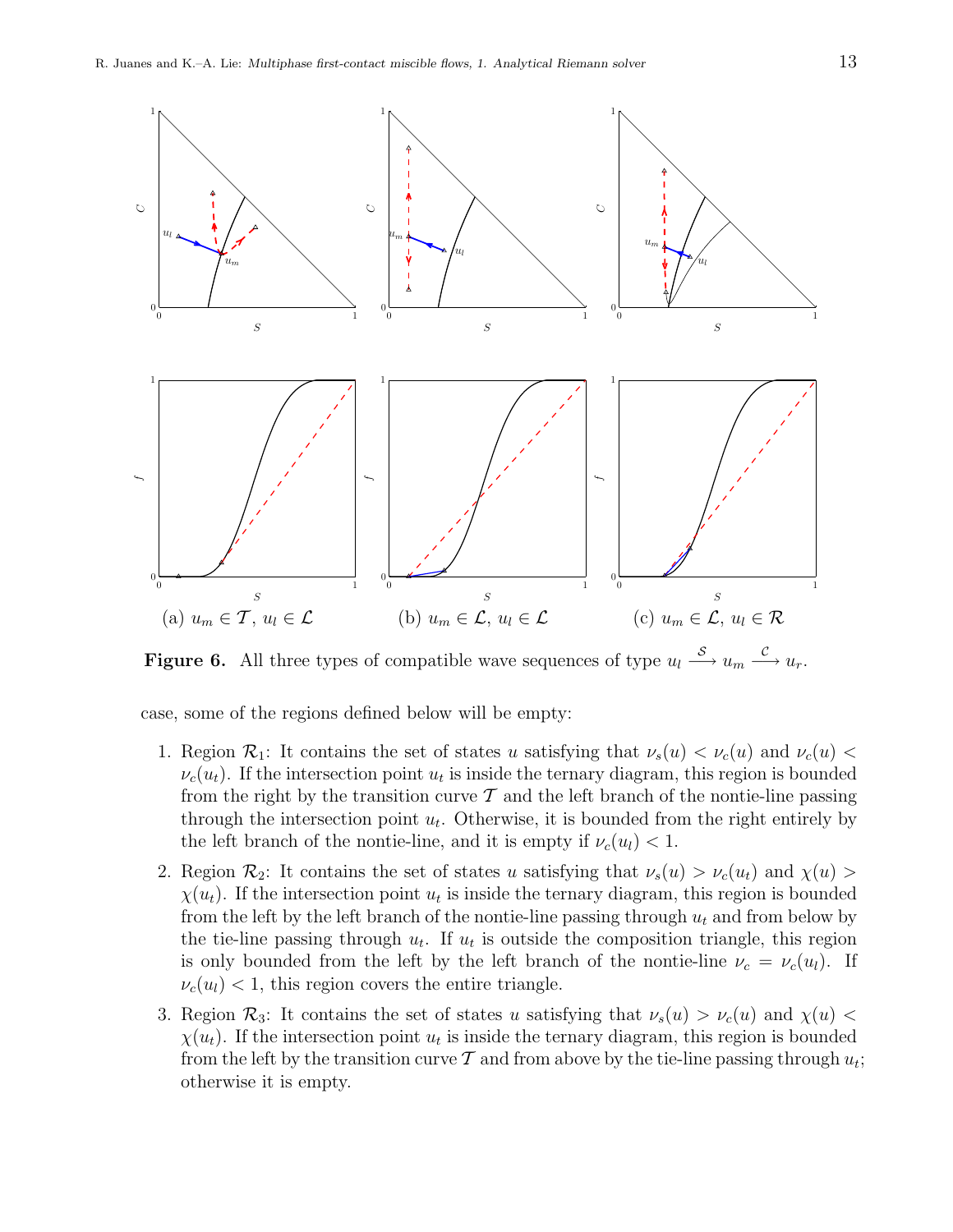

Figure 7. Regions on the ternary diagram defining the global wave structure of the Riemann solution.

We are now in position to give the global structure of the solution to the Riemann problem [13].

- The case  $u_l \in \mathcal{L}$  (Figure 8): If the left state  $u_l$  belongs to the region  $\mathcal{L}$ , that is, if  $\nu_s(u_l) < \nu_c(u_l)$ , the global solution to the Riemann problem is of one of the following types:
	- 1.  $u_r \in \mathcal{L}_1$  (Figure 8(a)):  $u_l \stackrel{\mathcal{S}}{\longrightarrow} u_m \stackrel{\mathcal{C}}{\longrightarrow} u_r$ . 2.  $u_r \in \mathcal{L}_2$  (Figure 8(b)):  $u_l \stackrel{\mathcal{S}}{\longrightarrow} u_t \stackrel{\mathcal{C}}{\longrightarrow} u_m \stackrel{\mathcal{S}}{\longrightarrow} u_r$ . 3.  $u_r \in \mathcal{L}_3$  (Figure 8(c)):  $u_l \xrightarrow{S} u_m \xrightarrow{c} u_t \xrightarrow{S} u_r$ .
- The case  $u_l \in \mathcal{R}$  (Figure 9): If the left state  $u_l$  belongs to the region  $\mathcal{R}$ , that is, if  $\nu_s(u_l) > \nu_c(u_l)$ , the global solution to the Riemann problem is of one of the following types:
	- 1.  $u_r \in \mathcal{R}_1$  (Figure 9(a)):  $u_l \stackrel{\mathcal{S}}{\longrightarrow} u_m \stackrel{\mathcal{C}}{\longrightarrow} u_r$ . 2.  $u_r \in \mathcal{R}_2$  (Figure 9(b)):  $u_l \stackrel{\mathcal{C}}{\longrightarrow} u_m \stackrel{\mathcal{S}}{\longrightarrow} u_r$ . 3.  $u_r \in \mathcal{R}_3$  (Figure 9(c)):  $u_l \stackrel{\mathcal{S}}{\longrightarrow} u_m \stackrel{\mathcal{C}}{\longrightarrow} u_t \stackrel{\mathcal{S}}{\longrightarrow} u_r$ .

The solution to the Riemann problem presented above always exists (by construction) and is the unique solution satisfying the e-Lax entropy criteria [13; 18; 21]. It is important to note that all six solution types are of the form

$$
u_l \xrightarrow{\mathcal{W}_1} u_m \xrightarrow{\mathcal{W}_2} u_r,\tag{43}
$$

that is, two wave groups separated by an intermediate constant state. The slow wave  $\mathcal{W}_1$  can be of type S, C or S-C. The fast wave  $\mathcal{W}_2$  can be of type S, C or C-S. Of course, the solution may involve a single wave if the left and right states are on the same tie-line  $(u_l \stackrel{S}{\longrightarrow} u_r)$  or on the same nontie-line path  $(u_l \stackrel{c}{\longrightarrow} u_r)$ .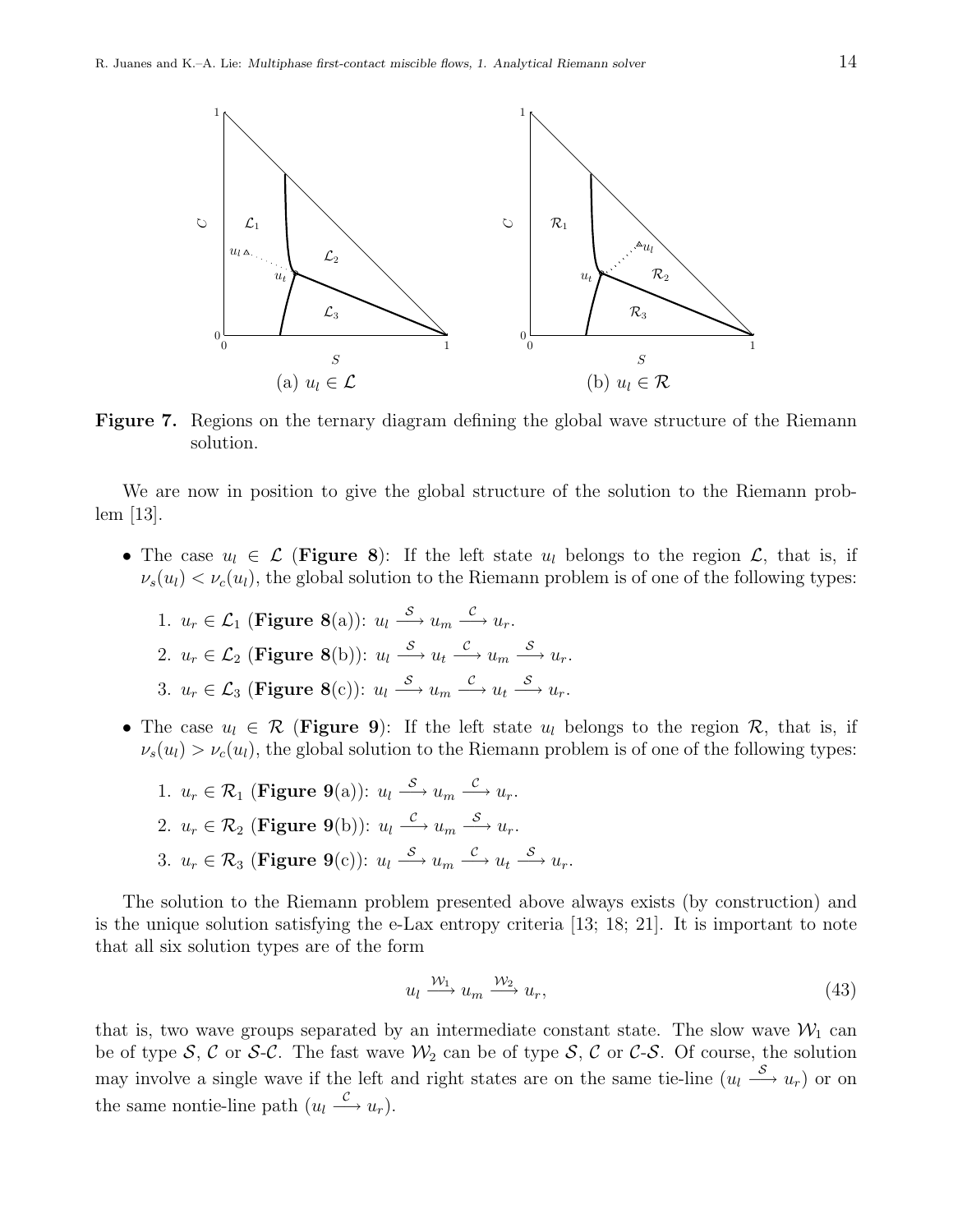

**Figure 8.** Wave structure of the solution when  $u_l \in \mathcal{L}$ .



**Figure 9.** Wave structure of the solution when  $u_l \in \mathcal{R}$ .

### 3.4 Convergence of finite difference solutions

The purpose of this section is to illustrate the difficulty of standard numerical methods in producing accurate solutions to the Riemann problem. The slow convergence of finite difference solutions to the analytical solution of nonstrictly hyperbolic conservation laws has been noted by many authors [14; 23; 24]. The main reason is the presence of contact discontinuities in the solution. Contact discontinuities are indifferent waves and, unlike genuine shocks, are not self-sharpening. As a result, some essential features of the solution may be overwhelmed by numerical diffusion introduced by standard finite difference schemes. Other high-order finite difference methods (such as Essentially Non-oscillatory schemes [25]) will generally reproduce contact discontinuities much more accurately, but these methods are not commonly used in reservoir simulation.

In Figure 10 we compare the analytical solution to a Riemann problem of type  $\mathcal{R}_3$  with finite difference solutions on increasingly refined grids. We used the single-point upstream finite difference method, and a Crank-Nicolson scheme for integration in time. The time step was chosen so that the Courant number  $Co = \sigma_{\text{max}} \delta t / \delta x$  was approximately equal to 2. Results of the finite difference calculations are shown at time  $t = 0.25$ .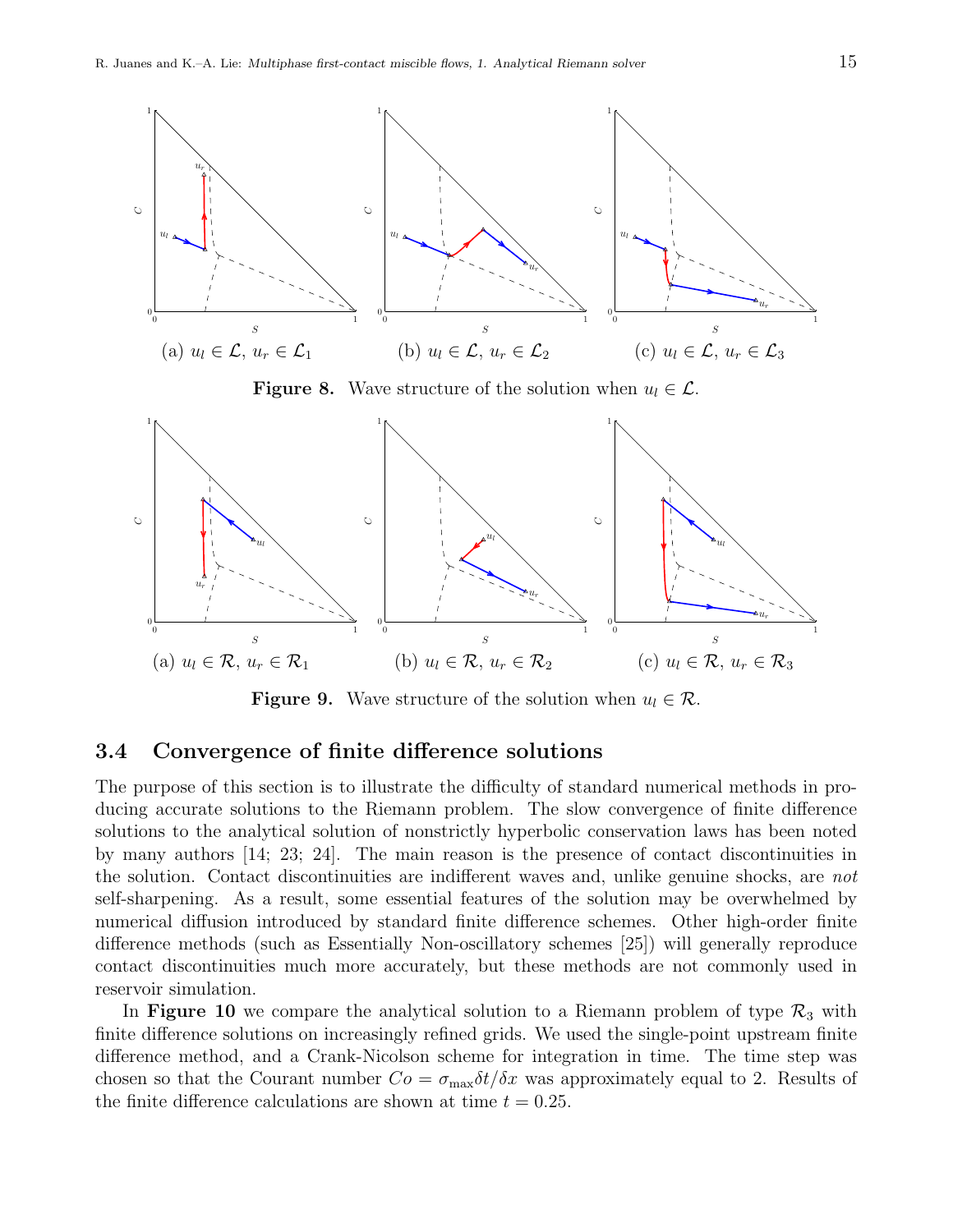

Figure 10. Comparison between analytical and finite difference solutions for a Riemann problem of type  $\mathcal{R}_3$ . Left: Numerical solution with 100 and 500 gridblocks. Right: Numerical solution with 2000 gridblocks.

One of the distinctive features of the solution is the presence of a contact discontinuity (transitional wave) of large amplitude, related to the formation of a solvent bank. It is apparent from the figure that the finite difference solutions with 100 and 500 gridblocks are unable to resolve this feature. In this case, an accurate solution requires a grid with at least 2000 cells.

# 4 Conclusions

In this paper we have described a mathematical model and the associated Riemann solver for the simulation of first-contact miscible gas injection processes. Under certain simplifying assumptions, the system describing two-phase, three-component, first-contact miscible flow is a  $2 \times 2$  hyperbolic system. It is not, however, strictly hyperbolic. Using an analogy with the system of equations governing polymer flooding [13; 14], we give the complete solution to the Riemann problem. We show that the solution may involve more than two waves, one of which is always a contact discontinuity.

The efficiency of the front-tracking algorithm to be presented in Part 2 relies heavily on the availability of an analytical Riemann solver. The solvent system studied here has two features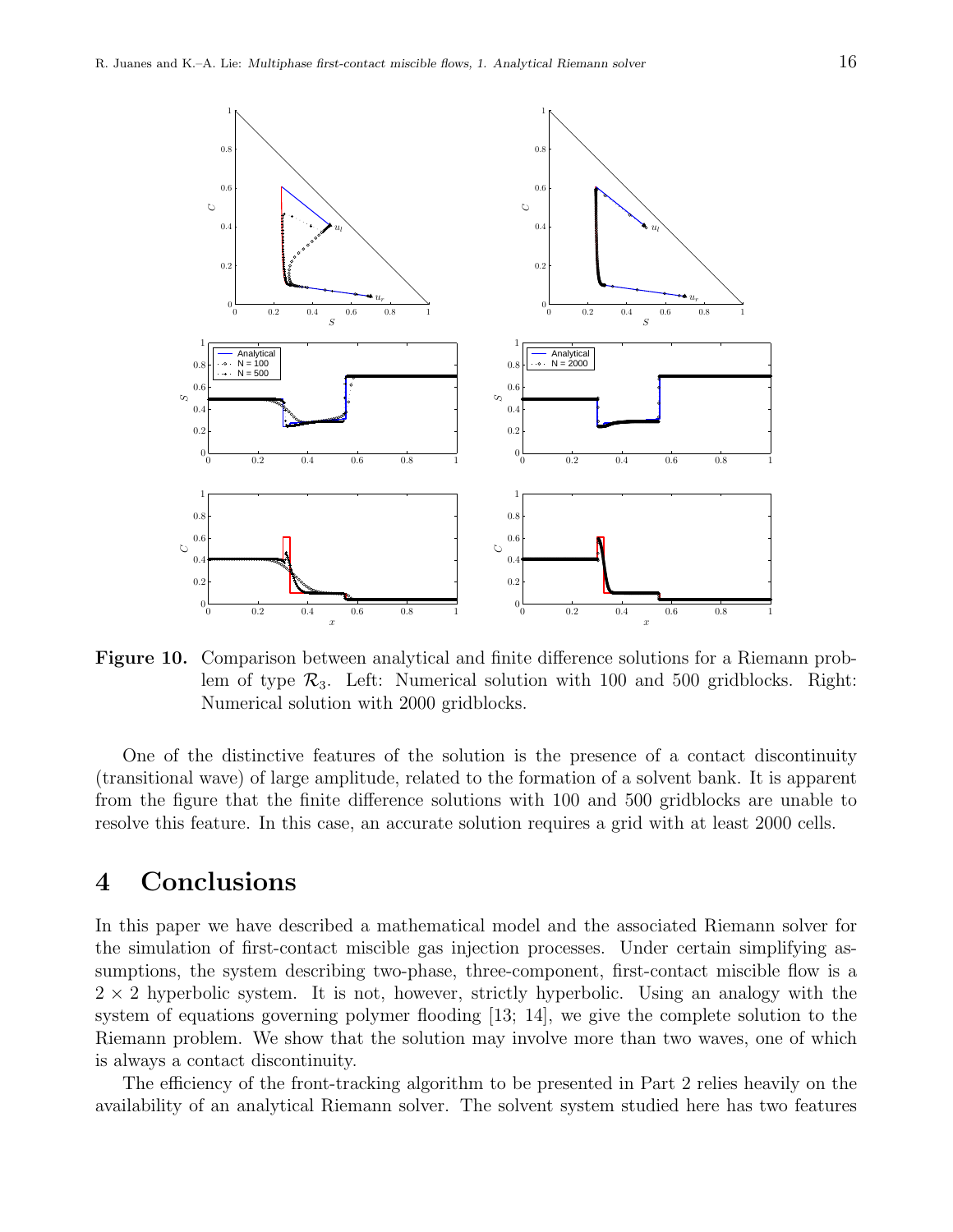that make the front-tracking scheme particularly attractive: (1) rarefaction curves and shock curves coincide in composition space, so there is no need to perform (an expensive) numerical integration to characterize rarefaction waves; (2) some waves are contact discontinuities, which are not self-sharpening. As shown in Section 3.4, such waves are very sensitive to numerical diffusion introduced by classical finite difference schemes, but they are resolved *exactly* in a front-tracking solution.

From the point of view of the physical model, the work presented here can be extended in a number of ways. An important extension is to account for viscous fingering. Two of the most commonly used macroscopic models for single-phase miscible displacements are those proposed by Koval [26] and Todd and Longstaff [27]. Blunt and coworkers proposed an extension of these models to two-phase, three-component, first-contact miscible flows [28; 29]. Analytical solutions to this model have been developed by Blunt and Christie [28] and, recently, in [11; 12]. These new solutions may eventually lead to the development of a full Riemann solver for multiphase firstcontact miscible flow models that account for the macroscopic effect of viscous fingering. Another interesting but challenging extension would be to consider multicontact miscible problems, in which the hydrocarbon components do *not* mix in all proportions. Analytical solutions for particular initial and injection states have been presented recently by LaForce and Johns [30].

The use of the analytical Riemann solver in the context of front-tracking/streamline simulation is the subject of the second paper in this series [31].

# Acknowledgements

R.J. gratefully acknowledges financial support from the industrial affiliates of the Stanford University Petroleum Research Institute for Numerical Simulation (SUPRI-B) and Gas Injection (SUPRI-C). K.-A.L. gratefully acknowledges financial support from the Research Council of Norway under grant number 158908/I30.

# References

- [1] F. I. Stalkup Jr. Miscible Displacement, volume 8 of SPE Monograph Series. Society of Petroleum Engineers, Dallas, TX, 1983.
- [2] L. W. Lake. Enhanced Oil Recovery. Prentice-Hall, Englewood Cliffs, NJ, 1989.
- [3] F. M. Orr Jr. Theory of Gas Injection Processes. Stanford University, 2005.
- [4] G. A. Pope. The application of fractional flow theory to enhanced oil recovery. Soc. Pet. Eng. J., 20(3):191–205, June 1980. Petrol. Trans. AIME, 269.
- [5] F. G. Helfferich. Theory of multicomponent, multiphase displacement in porous media. Soc. Pet. Eng. J., 21(1):51–62, February 1981. Petrol. Trans. AIME, 271.
- [6] G. J. Hirasaki. Application of the theory of multicomponent, multiphase displacement to three-component, two-phase surfactant flooding. Soc. Pet. Eng. J., 21(2):191–204, April 1981. Petrol. Trans. AIME, 271.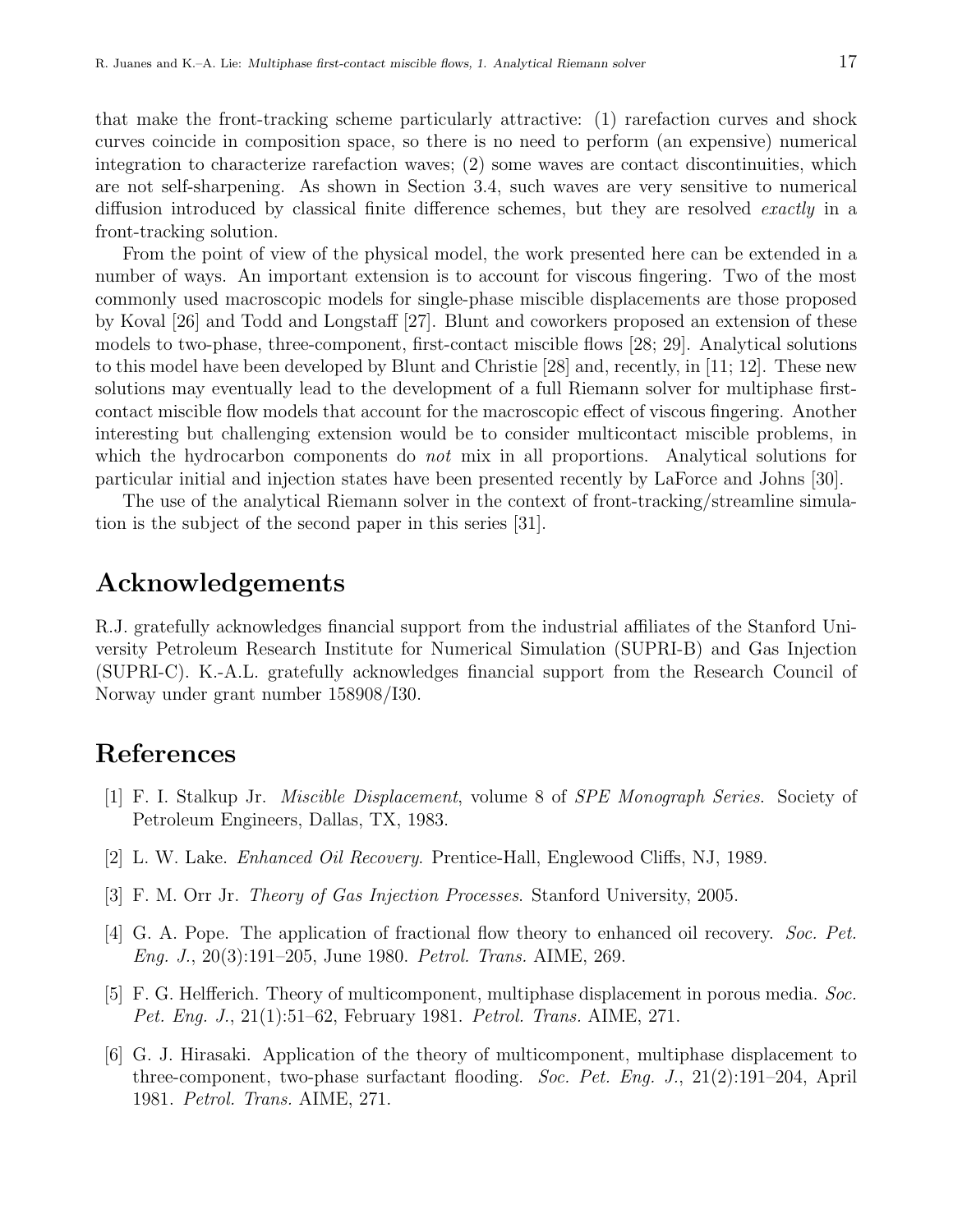- [7] Y. Wang and F. M. Orr Jr. Analytical calculation of the minimum miscibility pressure. Fluid Phase Equilib., 139:101–124, 1997.
- [8] K. Jessen, M. L. Michelsen, and E. H. Stenby. Global approach for calculation of the minimum miscibility pressure. Fluid Phase Equilib., 153:251–263, 1998.
- [9] K.-A. Lie and R. Juanes. A front-tracking method for the simulation of three-phase flow in porous media. Comput. Geosci., 9(1):29–59, 2005.
- [10] R. Juanes, K.-A. Lie, and V. Kippe. A front-tracking method for hyperbolic three-phase models. In European Conference on the Mathematics of Oil Recovery, ECMOR IX, volume 2, paper B025, Cannes, France, August 30–September 2 2004.
- [11] R. Juanes and M. J. Blunt. Analytical solutions to multiphase first-contact miscible models with viscous fingering. *Transp. Porous Media*, 2005. (Accepted).
- [12] R. Juanes, H. S. Al-Shuraiqi, A. H. Muggeridge, C. A. Grattoni, and M. J. Blunt. Experimental and numerical validation of an analytical model of viscous fingering in two-phase, three-component flow. J. Fluid Mech., 2005. (Submitted).
- [13] E. L. Isaacson. Global solution of a Riemann problem for a non-strictly hyperbolic system of conservation laws arising in enhanced oil recovery. Technical report, The Rockefeller University, New York, 1980.
- [14] T. Johansen and R. Winther. The solution of the Riemann problem for a hyperbolic system of conservation laws modeling polymer flooding. SIAM J. Math. Anal., 19(3):541–566, 1988.
- [15] T. Johansen and R. Winther. The Riemann problem for multicomponent polymer flooding. SIAM J. Math. Anal., 20(4):908–929, 1989.
- [16] T. Johansen, A. Tveito, and R. Winther. A Riemann solver for a two-phase multicomponent process. SIAM J. Sci. Comput., 10(5):846–879, 1989.
- [17] E. Zauderer. Partial Differential Equations of Applied Mathematics. Series in Pure and Applied Mathematics. John Wiley & Sons, New York, 1983.
- [18] P. D. Lax. Hyperbolic systems of conservation laws, II. Comm. Pure Appl. Math., 10:537– 566, 1957.
- [19] F. Ancona and A. Marson. A note on the Riemann problem for general  $n \times n$  conservation laws. J. Math. Anal. Appl., 260:279–293, 2001.
- [20] O. A. Oleinik. Discontinuous solutions of nonlinear differential equations. Usp. Mat. Nauk. (N.S.), 12:3–73, 1957. English transl. in Amer. Math. Soc. Transl. Ser. 2, 26:95–172.
- [21] T.-P. Liu. The Riemann problem for general  $2 \times 2$  conservation laws. Trans. Amer. Math. Soc., 199:89–112, 1974.
- [22] R. Juanes. Determination of the wave structure of the three-phase flow Riemann problem. Transp. Porous Media, 60(2):135–139, 2005.